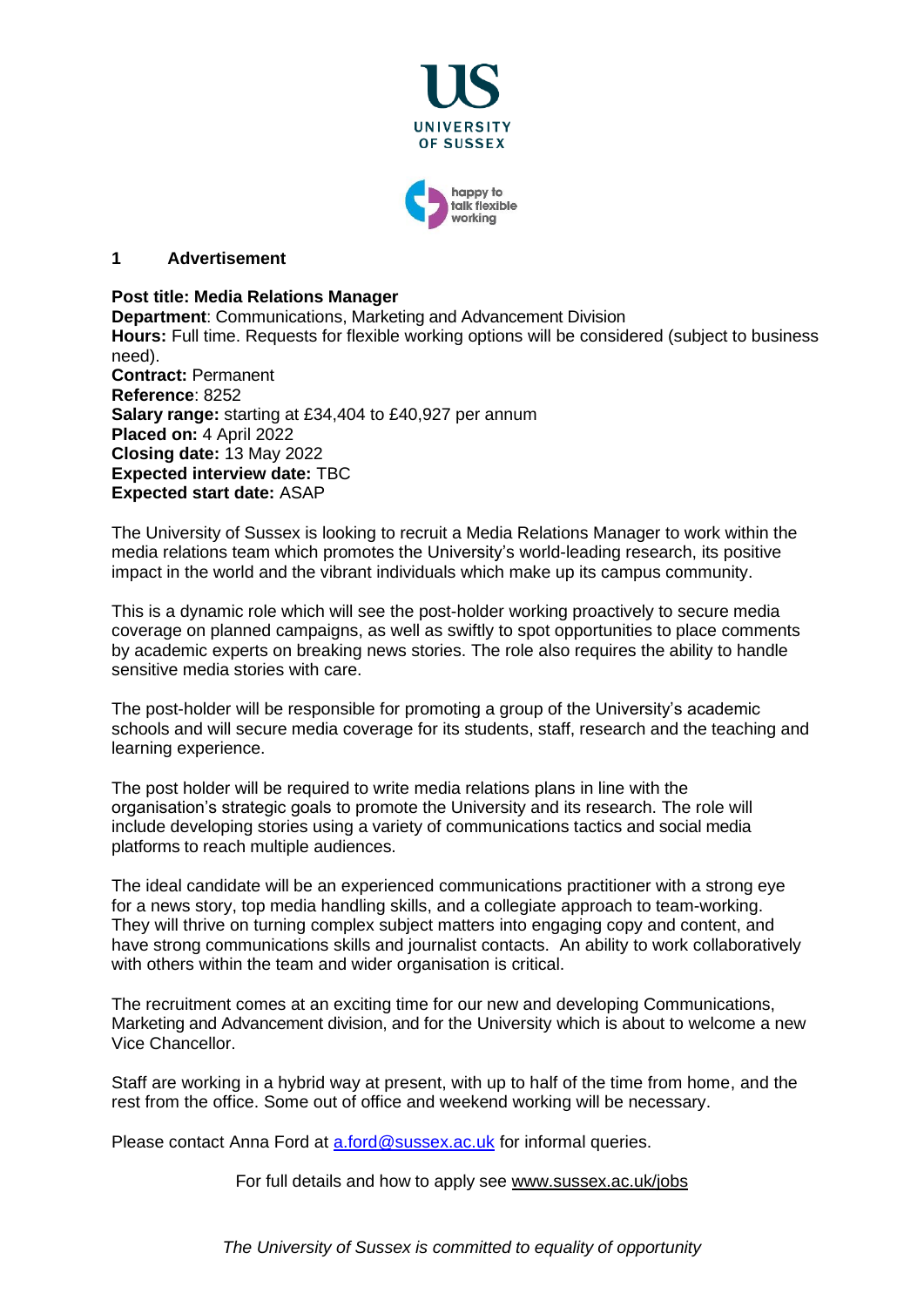

### **2. Senior leadership and management**

The Vice-Chancellor is the senior academic officer and, as Chief Executive, is responsible to the University Council for management of the University. The University has a Provost who is Sussex's most senior academic, overseeing all Schools. The Vice Chancellor is supported by the University Executive Group.

### **3. The School / Division**

The Communications, Marketing and Advancement Division is home to the teams covering Admissions, the Attenborough Centre for the Creative Arts, Campaigns, Development and Alumni Relations, Digital and Creative Media, Global Engagement, Graduation and Events, Internal Communications, International Office, Marketing, Media Relations, Public Affairs, and UK Student Recruitment and Widening Participation.

Further information can be found here: [Communications, Marketing and Advancement :](http://www.sussex.ac.uk/schoolsandservices/professionalservices/communications-marketing-advancement)  [Professional Services : Schools and services : University of Sussex](http://www.sussex.ac.uk/schoolsandservices/professionalservices/communications-marketing-advancement)

#### **4. Job description**

Job description for post of: Media Relations Manager Department: Media Relations Section/Unit/School: Communications, Marketing and Advancement Grade: 7 Responsible to: Head of Media Responsible for: N/A

#### **Purpose of the post:**

The Media Relations Manager will work within the media relations team which promotes the University's world-leading research, its positive impact in the world and the vibrant individuals making up its campus community.

This is a dynamic role which will see the post-holder working proactively to secure media coverage on planned campaigns, as well as to swiftly spot opportunities to place comments by academic experts on breaking news stories. The role also requires the ability to handle sensitive media stories with care.

The post-holder will be responsible for promoting a group of the University's academic schools and will secure media coverage for its students, staff, research and the teaching and learning experience.

The post holder will be required to write media relations plans in line with the organisation's strategic goals to promote the University and its research. The role will include developing stories using a variety of communications tactics and social media platforms to reach multiple audiences.

The ideal candidate will be an experienced communications practitioner with a strong eye for a news story, top media handling skills, and a collegiate approach to team-working. They will thrive on turning complex subject matters into engaging copy and content, and have strong communications skills and journalist contacts. An ability to work collaboratively with others within the team and wider organisation is critical.

The recruitment comes at an exciting time for our new and developing Communications, Marketing and Advancement division, and for the University which is about to welcome a new Vice Chancellor.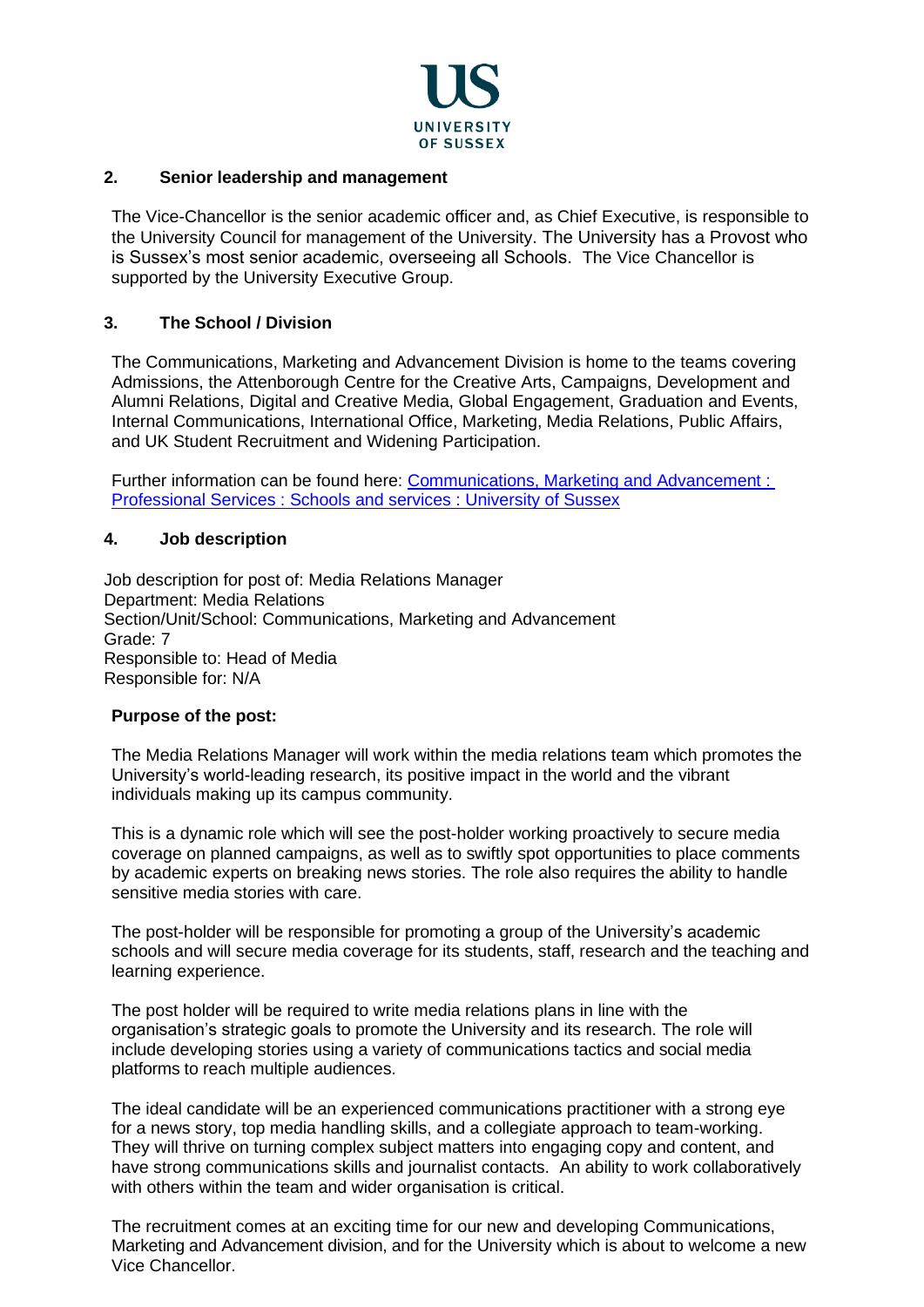

Staff are working in a hybrid way at present, with up to half of the time from home, and rest from the office. Some out of office and weekend working will be necessary.

## **Key Responsibilities:**

- To generate positive coverage in relevant media-national, local, specialist - for the academic schools and University through pro-active media relations activity
- To build and nurture strong relationships with key journalists through regular face-toface and telephone contact
- To develop and deliver media relations plans for selected academic schools with input and approval from senior communications and school staff
- To respond promptly and accurately to media enquiries
- To write press releases and create other content, including for social media, as necessary
- To be aware of the media agenda and proactively seek out media opportunities on the back of it to aid in the promotion of the academic schools and University
- To advise academic school staff and other relevant University representatives on media issues
- To proactively seek new and creative ways to share news and information about our students and alumni at Sussex and support our aim to provide the best experience possible for our students
- To set up media interviews for school staff, providing full briefings and attendance as required
- To advise and support academics on how they can promote their research/work and raise their profile in the media
- To work with senior communications colleagues on institutional media stories, projects and events
- To liaise with external communications agencies, when appropriate
- To liaise with relevant external stakeholders e.g. research funding bodies
- To assist in maintaining various press office systems
- To manage media-specific events both on and off campus
- To identify where media training is required and manage this process with an external trainer and internal resources where appropriate
- To develop a range of media collateral including photography, video and audio clips, blogs, infographics and podcasts
- To liaise with internal communications colleagues to co-ordinate news announcements for staff and students
- To work with media relations colleagues to monitor, evaluate and report on media relations coverage
- To provide general media relations support as directed senior communications colleagues
- To work alongside professional services colleagues, such as marketing, social media, video and web content, to ensure a joined up approach to promotion of the University's work
- To increase understanding between the Communications, Marketing and Advancement division and the academic schools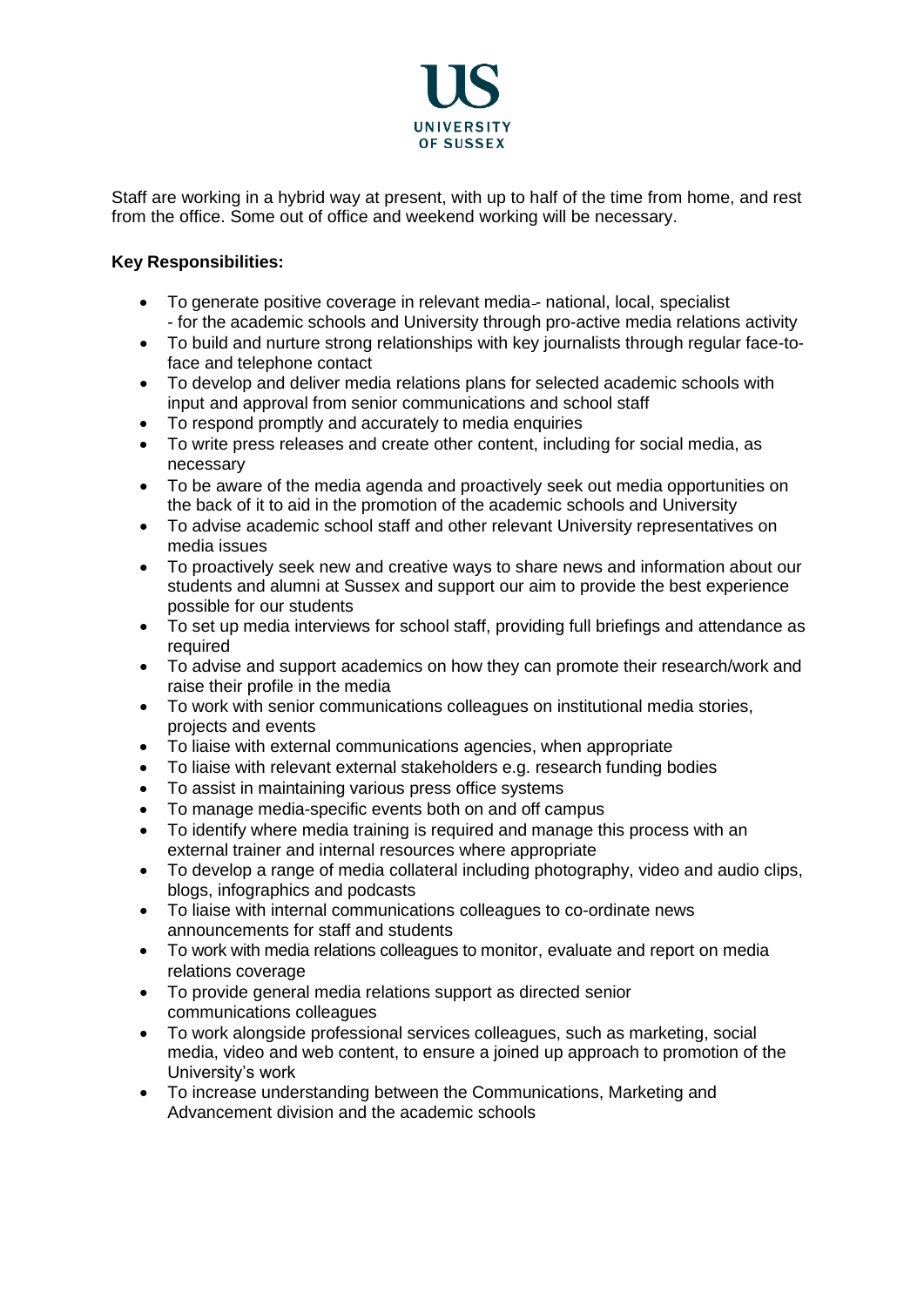

# **5. Person Specification**

# SKILLS / ABILITIES

|                                                             | Essential | Desirable |
|-------------------------------------------------------------|-----------|-----------|
| Outstanding written and verbal communications skills        | x         |           |
| Confident media handler with proven relationship            | x         |           |
| building ability                                            |           |           |
| Skills in creating and commissioning social media           | x         |           |
| content toenhance media stories                             |           |           |
| Strong diplomatic skills with the ability to influence      | x         |           |
| stakeholders to achieve outcomes                            |           |           |
| Ability to interpret data and research to translate         | X         |           |
| accurately into stories of interest to the media            |           |           |
| Ability to coordinate and prioritise workload for a variety | X         |           |
| of internal stakeholders                                    |           |           |
| Ability to develop and deliver PR plans that are strategic  | x         |           |
| and have longevity                                          |           |           |

# KNOWLEDGE

|                                                   | Essential | Desirable |
|---------------------------------------------------|-----------|-----------|
| Knowledge of a range of communications channels   |           |           |
| across print, broadcast and digital media         |           |           |
| Knowledge of journalists, influencers and opinion |           |           |
| formers                                           |           |           |

## EXPERIENCE

|                                                          | Essential    | Desirable |
|----------------------------------------------------------|--------------|-----------|
| Proven experience in a media relations role              | x            |           |
| Experience of developing and delivering proactive        | X            |           |
| public relations plans and campaigns                     |              |           |
| Experience in pitching stories to a range of journalists | $\mathsf{x}$ |           |
| and delivering strong news and feature opportunities     |              |           |
| Experience in understanding organisational objectives    | X            |           |
| Experience of successfully working with a range of       | X            |           |
| internal and external stakeholders to develop            |              |           |
| opportunities                                            |              |           |
| Experience of a range of public relations elements       | $\mathsf{x}$ |           |
| including media relations, campaigns, event              |              |           |
| management, video and digital/social media               |              |           |
| Experience in media training and profile raising of      | X            |           |
| media spokespeople                                       |              |           |
| Experience of coordinating and building strong           | X            |           |
| relationships with communications and other              |              |           |
| colleagues                                               |              |           |
| Experience in reputational management including crisis   |              | X         |
| communications                                           |              |           |
| Experience in securing media coverage in youth facing    |              | X         |
| and/or international media                               |              |           |

# QUALIFICATIONS

| 907 - 107 - 110 - 110 - 11             | Essential | Desirable |
|----------------------------------------|-----------|-----------|
| Educated to degree level or equivalent |           |           |